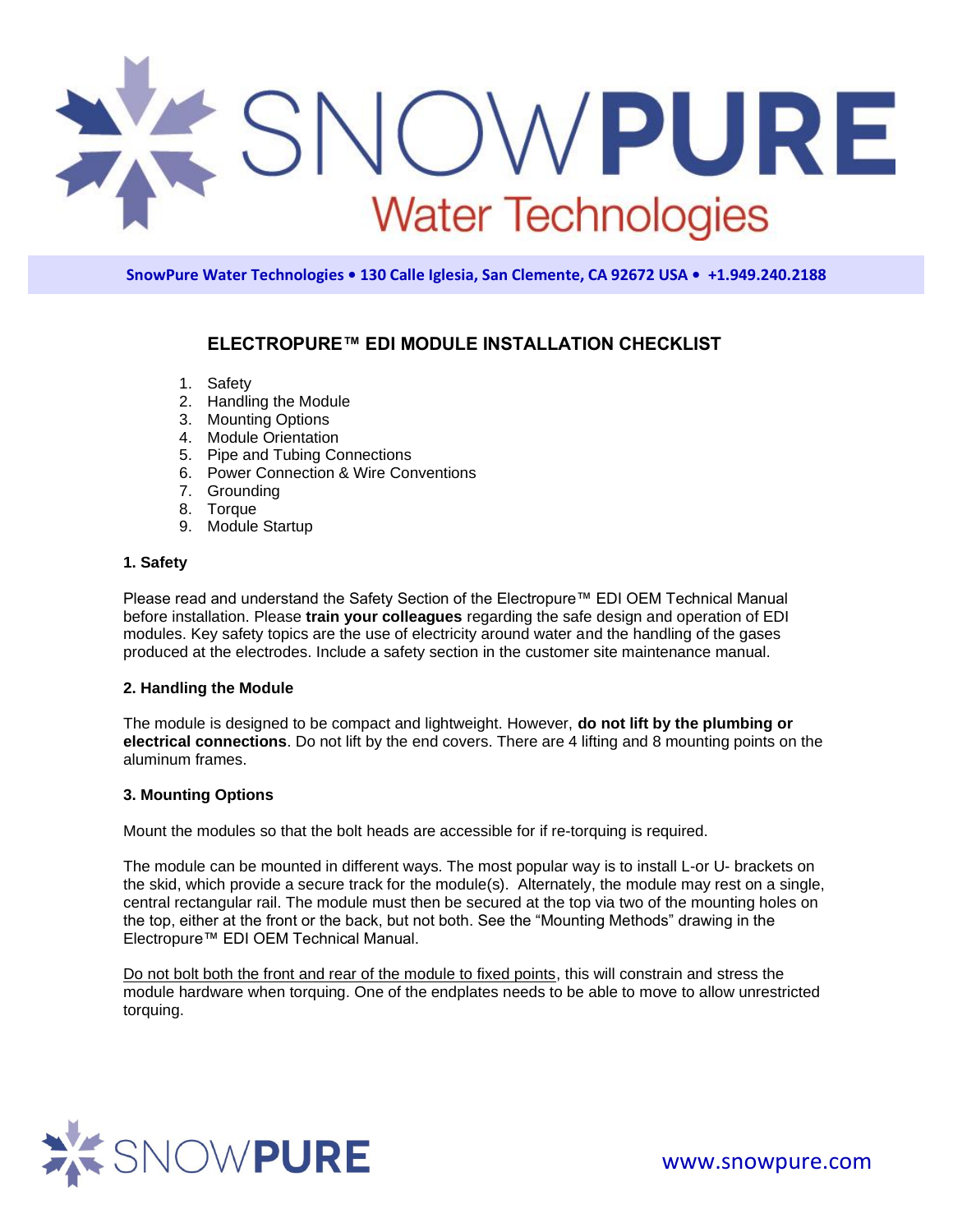

# **4. Module Orientation**

Electropure™ EDI modules are designed to be installed in an upright, vertical position. In the horizontal position, gas can become trapped in the chambers and interfere with ion removal.

## **5. Pipe and Tubing Connections**

The standard modules are provided with 1" female pipe thread fittings (US Standard FNPT) for the main feed and the product. Ladish fittings are provided for the Sanitary product option (this option is complete with EPDM Class VI seals, endcaps and clamps for sealing and protection.

*SnowPure recommends using the high strength filled-nylon clamps provided. Avoid using steel clamps which are designed for metal flanges. The clamps provided by SnowPure apply an even pressure around the circumference of the flange.* 

Use Teflon® tape for sealing the threads. **Do not use normal pipe sealants made for metal threads as they often contain solvents that will weaken the plastic.** Even "FDA-approved" pipe sealants may contain these solvents. The use of such pipe sealant will void the SnowPure, LLC Limited Warranty. SnowPure can recommend/provide compatible pipe sealants.

It is very important that the threads are protected before installation to prevent damage and subsequent leaks. Secure the fittings with a tool to prevent twisting them during threading. If the fittings are not "backed up" during tightening, they may crack and the module will need to be returned to the factory for repair.

Do not over-tighten the fittings. Starting with the first thread of the fitting, wrap pipe tape three full wraps, continuing over the length of the threads. Wrap Teflon™ thread tape in the direction of the threads overlapping each wrap by one-half the width of the tape. Screw the male fitting into the 1" female port (be sure to backup this fitting) on the module and tighten by hand. Use a strap wrench to hold the fitting, tighten the connection an additional  $\frac{1}{2}$  to 1 full turn. Avoid over-tightening the fittings, as this may cause manifold or fitting damage.

The tube connections for the concentrate and electrode stream are 3/8" and 1/4" "push-to-connect fittings. The electrode outlet tubing is colored "yellow" and should be directed to waste.

There is a **metric conversion kit** available which converts the 3/8 inch and ¼ inch tube to metric tubing sizes (8 mm). Contact SnowPure for details and pricing.

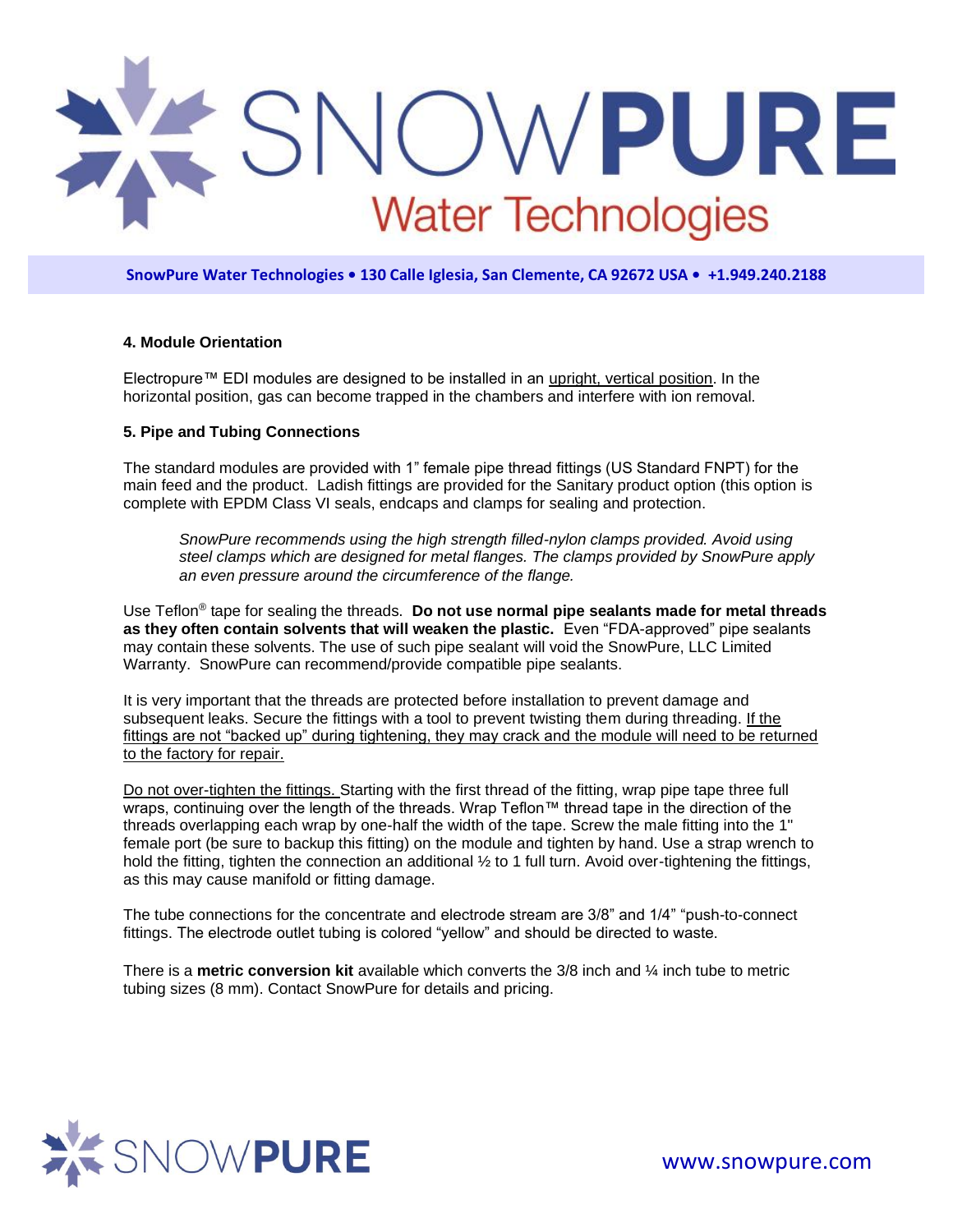

### **6. Power Connection & Wire Conventions**

The connection between the module and the power supply is a water-tight gold-plated, threeconnector fitting. The module is provided with a keyed male fitting at the bottom of one face of the module. A 12-foot (4 meter) power cord, with female connector, is provided with each module. The GREEN (o), BLACK (-), and RED (+) wires at the end of the power cord should be connected to the appropriate terminals and ground of the regulated DC power supply.

The **(DC -) cathode** is always **BLACK**. The **(DC +) anode** is **RED** (on older models it was WHITE). The **Ground** is always **GREEN**.

## **7. Module and Water Stream Grounding**

The module should be grounded in 3 distinct ways.

Both end plates of the module are grounded with the green wire in the main DC electrical power connection. This should be grounded to the bus or suitable ground by a qualified electrician. The system frame should have a common ground.

The module may also be physically grounded to the system frame via its mounting, providing the frame is properly grounded to a grounding grid or ground rod per local code. All paint/powder coating must be cleaned from the module and the frame to ensure a good bond. DO NOT GROUND TO WATER OR SPRINKLER PIPE.

The water streams, with the exception of the product/dilute stream, are also conductive. Current from the anode and cathode can flow through the various water streams looking for ground. It is good practice to provide a "T" connection in various water streams, through which a conductive piece can be connected directly to ground (e.g., stainless steel rod with wire attached). Without grounding, current in the water may cause metal pieces remote from the EDI system to present a high voltage, causing a safety concern and/or damage to instrumentation.

SnowPure recommends the following streams be thus grounded:

- 1. Feed between the module and any instrumentation or sensors in the RO permeate.
- 2. Concentrate outlet.
- 3. Both the electrode inlet and outlet (these have the highest potential for transmitting voltage.

NOTE: Do not ground the high resistivity EDI product stream. Byproducts from electrochemistry may introduce undesirable trace iron or other metal ions into the product stream.

NOTE: Electrical measuring devices like conductivity, resistivity, and pH probes can give erroneous readings if their streams either measure stray current/voltage or measure resistance to ground via the conductive piece.

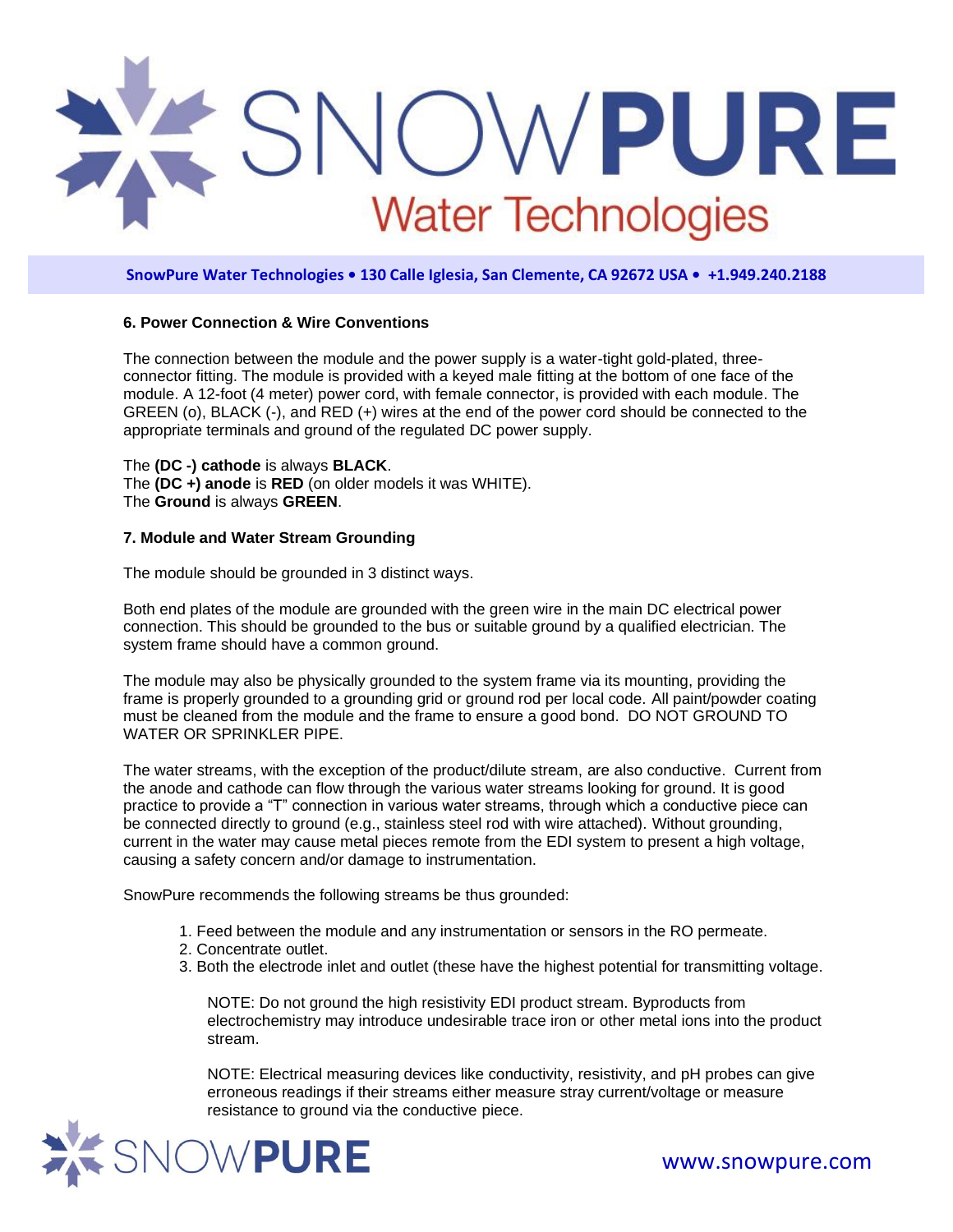

### **8. SnowPure XL EDI Torque Specifications and Procedure**

Continuing improvements in SnowPure materials and manufacturing processes require SnowPure to update Specifications and Procedures

Torque is critical for the SnowPure EDI module. Proper torque maintains internal pressure to achieve water quality, and prevents internal and external leakage.

Check the torque at the following milestones/events and re-torque if necessary:

- 1. Initial installation after the module has been mounted to the skid, and prior to start-up and after initial testing at customer site,
- 2. periodically for the first month until all of the internal plastic parts have fully compressed, or
- 3. if there is a decline in product water quality.

Prior to either checking or applying torque, make sure that all pressure to the SnowPure EDI module has been relieved. The torque should be set with NO INTERNAL WATER PRESSURE. Follow all safety rules and procedures as required.

Refer to the illustration and table below for the proper torque sequence and values. The procedure requires a 9/16-inch (14 mm) hex socket and a torque wrench.

Refer to Figure 8-1: Tighten the first eight (center) bolts in sequence and then measure the Distance X between the end plates near the four center bolts. Tighten the remaining 11 bolts, in sequence, measuring between the plates as torque is applied. Tighten only enough to keep an even distance between the plates while measuring Distance X1 and Distance X2. Do not exceed the recommended torque values. When complete the end plates should be parallel to each other and not bowed.

#### TABLE 8-1

# Recommended Torque Settings

| Module        | Normal Torque                        |  |
|---------------|--------------------------------------|--|
| $XL, -SR, -R$ | $\vert$ 20 ft-lbs (27 N-m)           |  |
|               | $XL$ -HTS (all)   10 ft-lbs (13 N-m) |  |

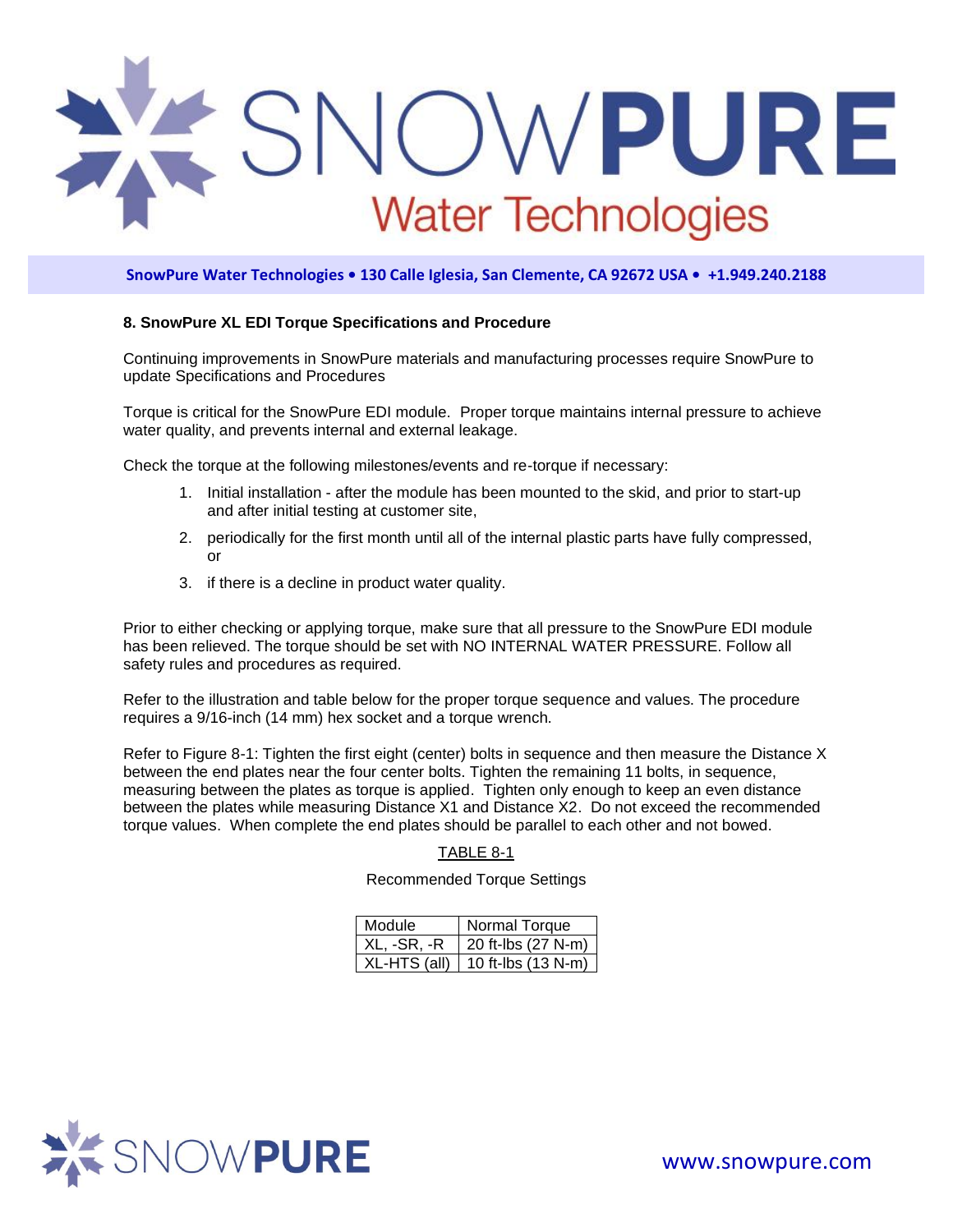



FIGURE 8-1 RECOMMENDED TORQUE SEQUENCE

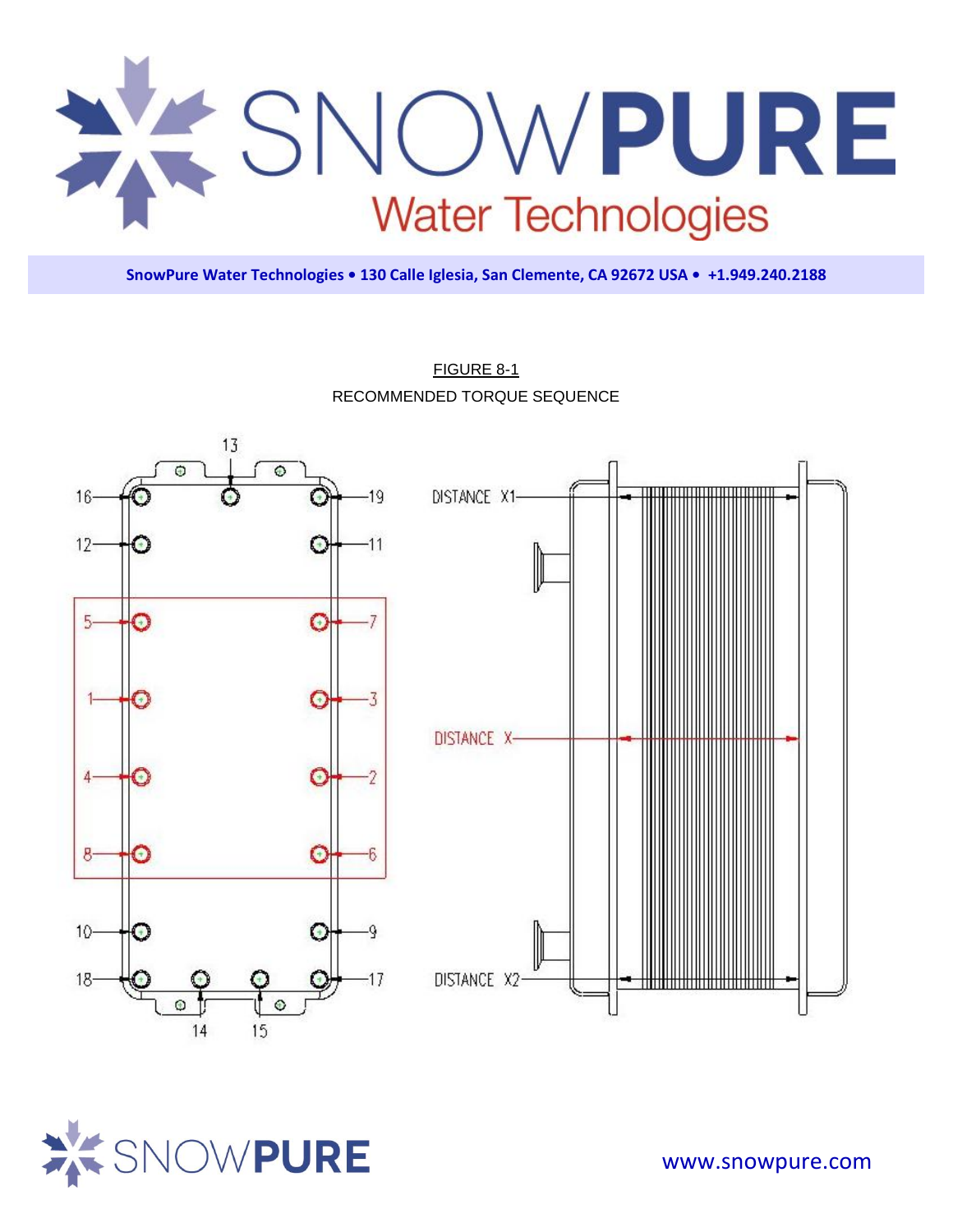

### **9. Module Startup Considerations**

Before connecting the EDI module(s) to the system plumbing:

- Perform system hydrostatic pressure check(s),
- Thoroughly flush system piping,

If the EDI is **NOT** connected directly to the RO permeate, installation of a 5 to10 micron filter on the EDI feed system is **strongly recommended** to prevent any debris from entering and fouling the EDI module(s).

Make all mechanical, plumbing, and electrical connections

The key to a proper EDI startup is to run as little water through the module(s) as possible during the plumbing checkout before applying power. The more water and ions that enter the module(s) the more time the initial regeneration will require.

Bleed all air out of plumbing system by first filling the manifold(s) slowly with water. If possible, bleed air out through sample valves. Then "pulse" feed water to all three streams to knock bubbles loose. The manifold(s) should be designed to have no dead legs that can trap air. Removing the air at startup is important because airlocks in only some of the modules will prevent all modules from getting the same flow of water.

There may be bacteria in the module(s), after storage and shipments, which can be dislodged at this point. (Initial sanitization to come later.)

Check all plumbing connections for leaks, repair as required.

Have data sheets and startup notebook on hand. Record initial data and any observations. Call SnowPure Technical Support with any questions.

Apply DC power to the EDI system as soon as possible. If too much water (with ions) is sent through the module(s) before power is applies it will take the regeneration process a longer time to remove the excess ions.

Check to be sure all three (3) streams for all modules are flowing at the recommended design flows.

Check that the pressure drops of all three (3) streams are approximately correct.

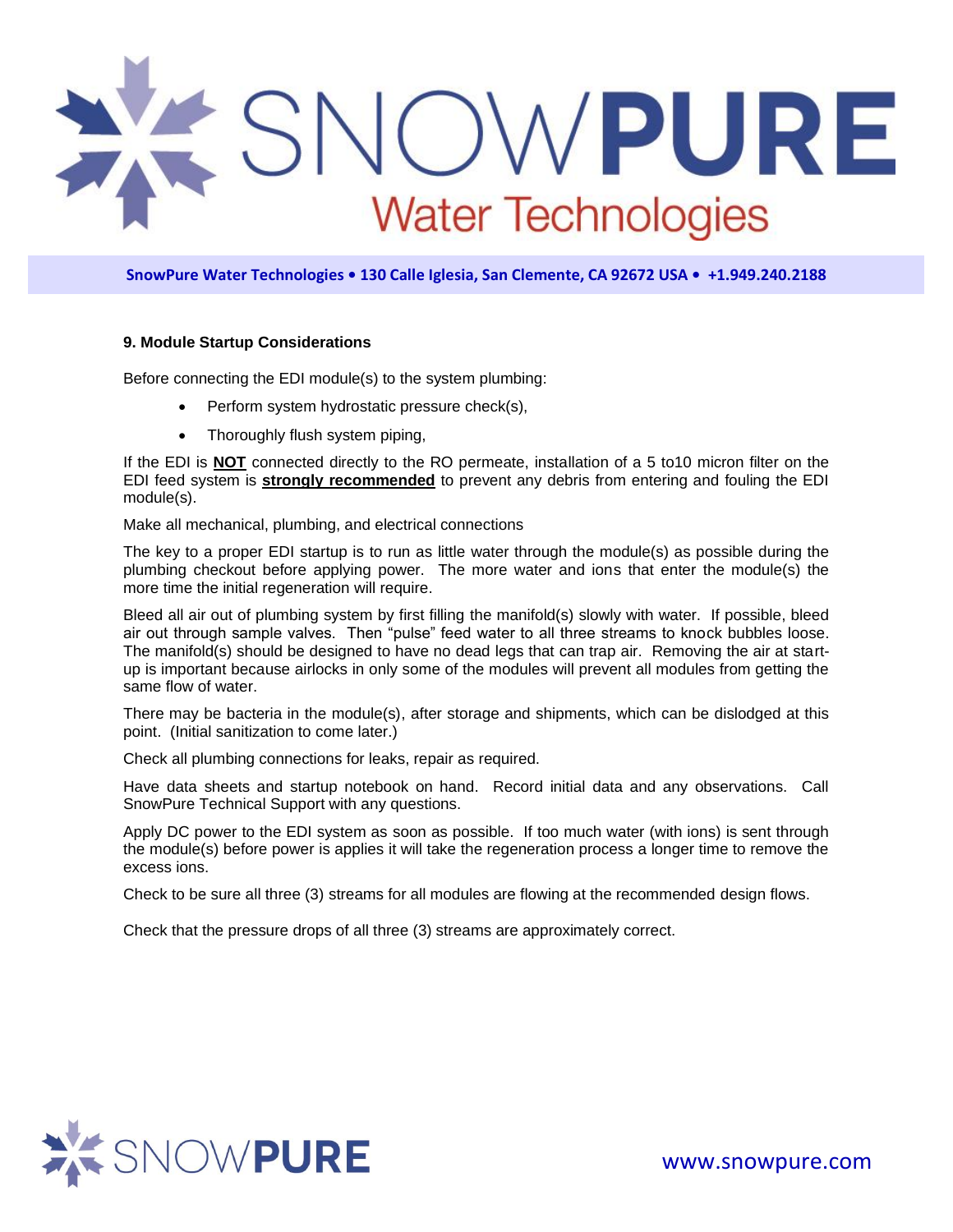

Check all modules for startup current. The amperage may be higher than normal on startup and should drop to a nominal level within 1 to 2 hours. This is dependent on how much water passed through the modules prior to the application of DC power. The current should be approximately the same in all modules. If they are not similar this may mean that different modules have different concentrate flows and therefore different concentrate conductivities. Verify flows and concentrate conductivity for each module.

Check that the ion concentrations in the concentrate stream(s) are all high. If the module(s) are running at 90% recovery, then the concentrate should have about 11 times the concentration of the feed. Perform a mass balance on the inlet and outlet ions to determine if the module(s) are regenerating (excess ions in the concentrate outlet) or underpowered (too few ions in the concentrate outlet).

Check all system permissions and interlocks. Check all flow and pressure sensors, and switches to ensure that minimum flows are set properly and the correct signals are presented to the control system.

Product resistivity should rise to the design criteria within 1-2 hours of start-up. If excess ions were introduced during the startup procedure, then regeneration may be required before quality is achieved. Consult the O&M Manual for the proper regeneration procedure.

Check torque in the **unpressurized** state (with no pressure) and, if need, retorque using he recommended torque procedure.

Perform a sanitization, especially if the site is for USP Purified Water. Consult the O&M Manual for the proper sanitization procedure.

Leave a maintenance manual and maintenance log at the site with the customer.